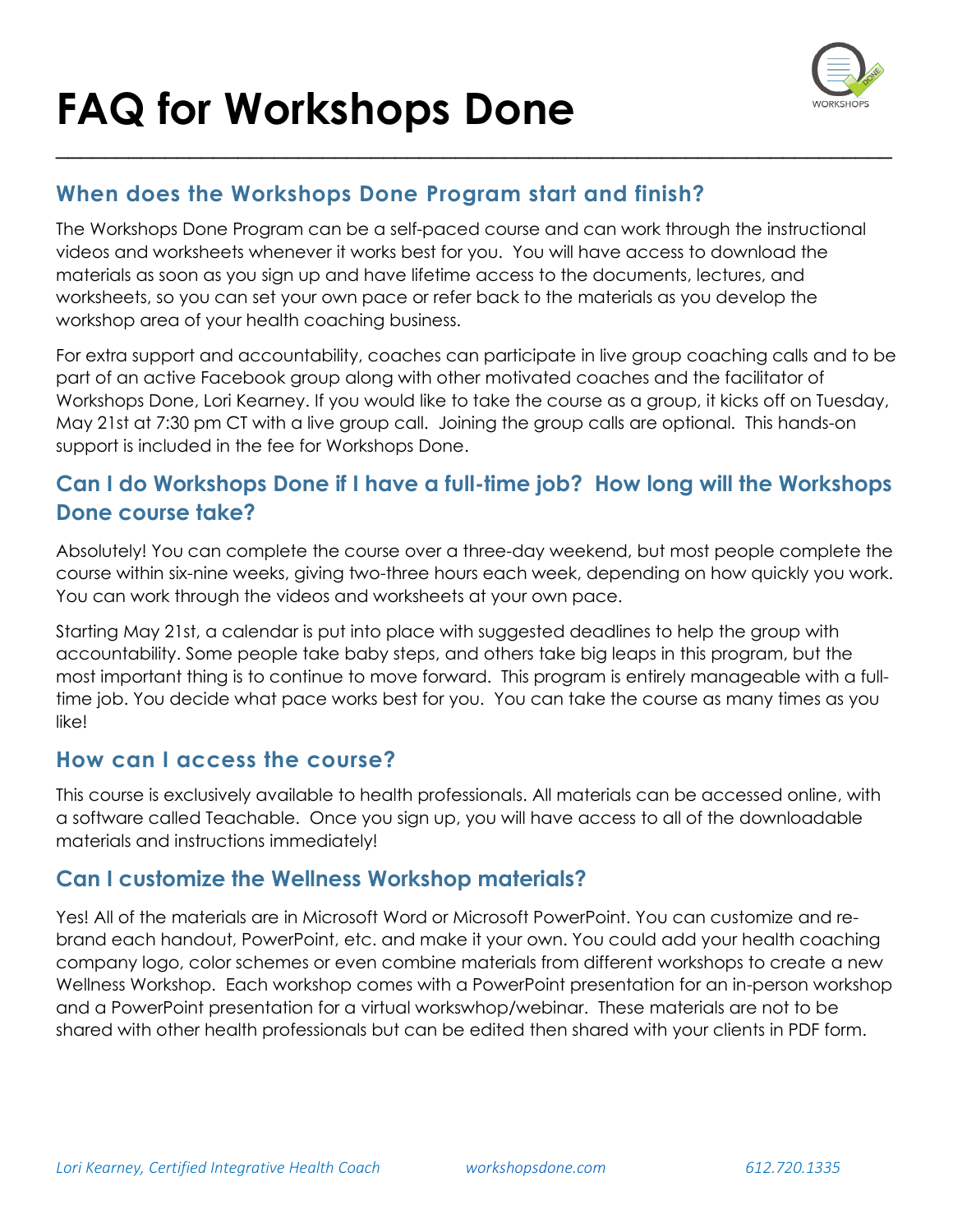

#### **When does the early-bird rate end?**

The HUGE \$300 off early-bird promotion with the two bonus workshops is going on right now until Thursday, May 21st at 1 pm CST. You will get immediate access as soon as you sign up for the program, so sign up today!

\_\_\_\_\_\_\_\_\_\_\_\_\_\_\_\_\_\_\_\_\_\_\_\_\_\_\_\_\_\_\_\_\_\_\_\_\_\_\_\_\_\_\_\_\_\_\_\_\_\_\_\_\_\_\_\_\_\_\_\_\_\_\_\_\_\_\_\_\_

#### **Do you offer a payment plan?**

Absolutely! There is an option to pay-in-full and another for five monthly payments. For example, if you purchase the program today, the next payment would be one month from today and last payment four months from today. The payment plan is \$227 a month with the early-bird discount of \$300 off. The HUGE early-bird price with the bonus workshop expires on Thursday, May 21st at 1 pm CST.

\*Please note that all charges are in US dollars.

#### **How much can I charge to give a Wellness Workshop? What is the potential for added income?**

Rates vary from complimentary to \$1000 or more. Most health coaches charge \$395 for a 60-minute workshop, which is an added revenue of over \$20,000 to your business if giving one wellness workshop a week. Plus, these workshops bring more clients to your health coaching business. Taking this course pays off in earnings, it is an easy investment in your business.

#### **When are the live group coaching sessions?**

These group calls are offered to give you a new level of support, they are optional to attend. All group calls are recorded if you are not able to attend live.

WELCOME, INTRODUCTIONS, AND LIVE KICK-OFF CALL

Thursday, May 21st at 5:30 pm PST/6:30 pm MST/7:30 pm CST/8:30 pm EST

LIVE COACHING CALL, REVIEW AND QUESTIONS – PRE-MODULE AND MODULE 1

Tuesday, May 26th at 5:30 pm PST/6:30 pm MST/7:30 pm CST/8:30 pm EST

LIVE COACHING CALL, REVIEW AND QUESTIONS - MODULE 2

Tuesday, June 9th at 10:00 am PST/11:00 am MST/12:00 pm CST/1:00 pm EST

LIVE COACHING CALL, REVIEW AND QUESTIONS - MODULE 3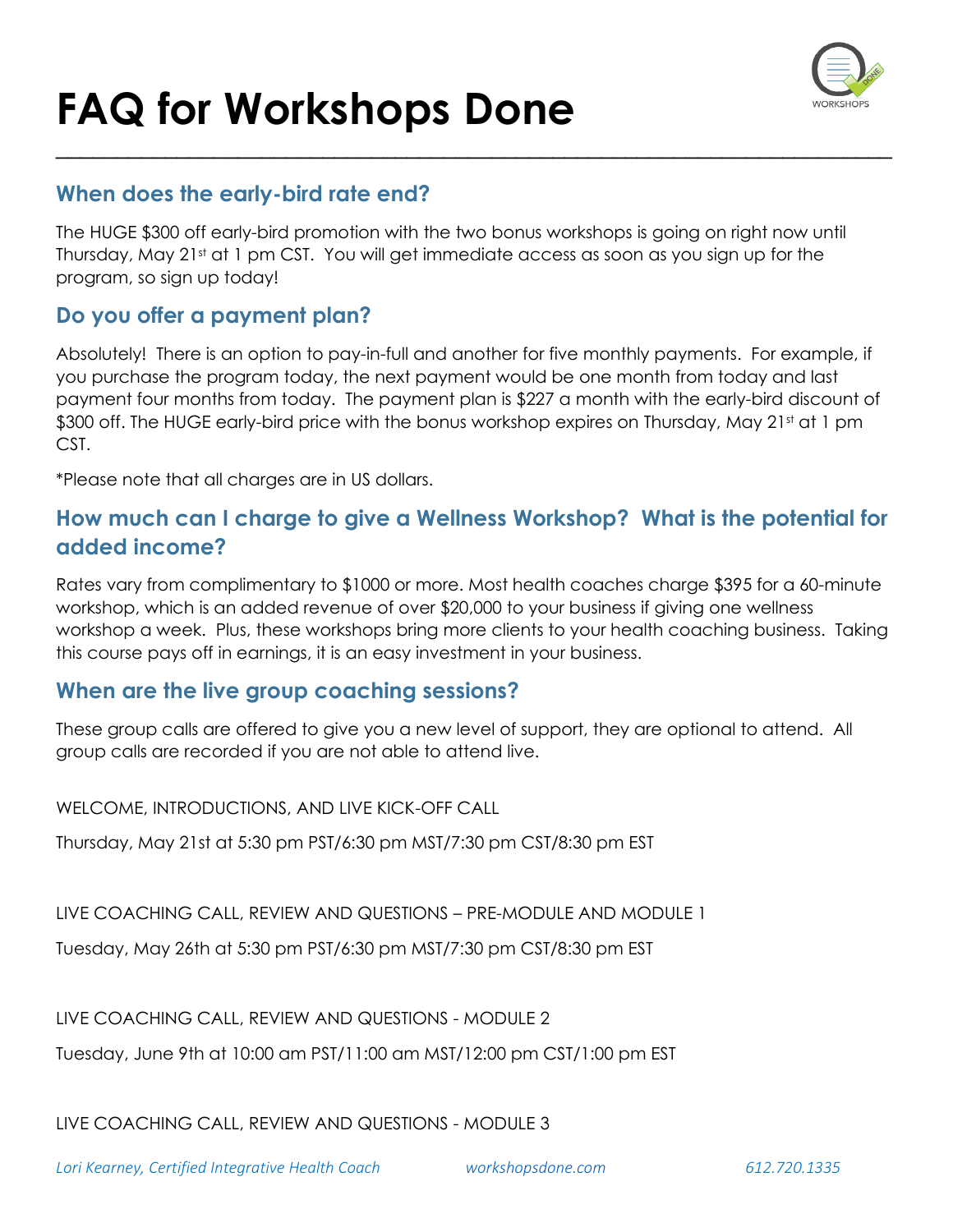

Tuesday, June 23rd at 5:30 pm PST/6:30 pm MST/7:30 pm CST/8:30 pm EST

#### LIVE COACHING CALL, REVIEW AND QUESTIONS - MODULE 4

Tuesday, July 14th at 10:00 am PST/11:00 am MST/12:00 pm CST/1:00 pm EST

\*Monthly Live with Lori Coaching Calls are held the second Tuesday of every month at 10 am PST/ 12 pm CST/ 1 pm EST. You have lifetime access to attend all live group calls.

\_\_\_\_\_\_\_\_\_\_\_\_\_\_\_\_\_\_\_\_\_\_\_\_\_\_\_\_\_\_\_\_\_\_\_\_\_\_\_\_\_\_\_\_\_\_\_\_\_\_\_\_\_\_\_\_\_\_\_\_\_\_\_\_\_\_\_\_\_

#### **I don't feel that I know enough or am good enough to give workshops. Would this be a good program for me?**

First of all, you are enough, and you know enough. This is a common concern and as health coaches, we know we are the only ones who can create our own experiences, and they all start with our thoughts. When we change our thoughts, we can change the direction of our life and business. In this program, we cleanse the negative thoughts (toxins) out of your mind, add in positive affirmations and focus on gratitude every day, multiple times a day. Workshops Done has a section about Mindset in EVERY module. Many health coaches add the Mindset shift coursework to their own health coaching practice as well.

#### **Could I use these workshops as a webinar/ virtual workshop or only in-person?**

Yes. All the workshops can be given in-person or online as a webinar/ virtual workshop. Each workshop comes with a PowerPoint presentation to given in-person and a revised PowerPoint for a virtual workshop/ webinar.

#### **How long do I get access to download the materials?**

How does forever sound? You have access to download the materials as soon as you sign up and have lifetime access to the materials, lectures, and worksheets.

#### **About how long are the workshop presentations?**

Wellness Workshops range from 50-90 minutes, but most are about 60 minutes. These workshops have a lot of content, and each workshop could be separated into three 60-minute, in-depth workshops.

#### **Could I use these workshops for a group health coaching experience instead?**

Absolutely. I have done that and small groups love them! These workshops could each be a threehour group coaching class instead. There are A LOT of notes under each tip and depending on how deep you want to go or based on your audience, you can decide which points to use.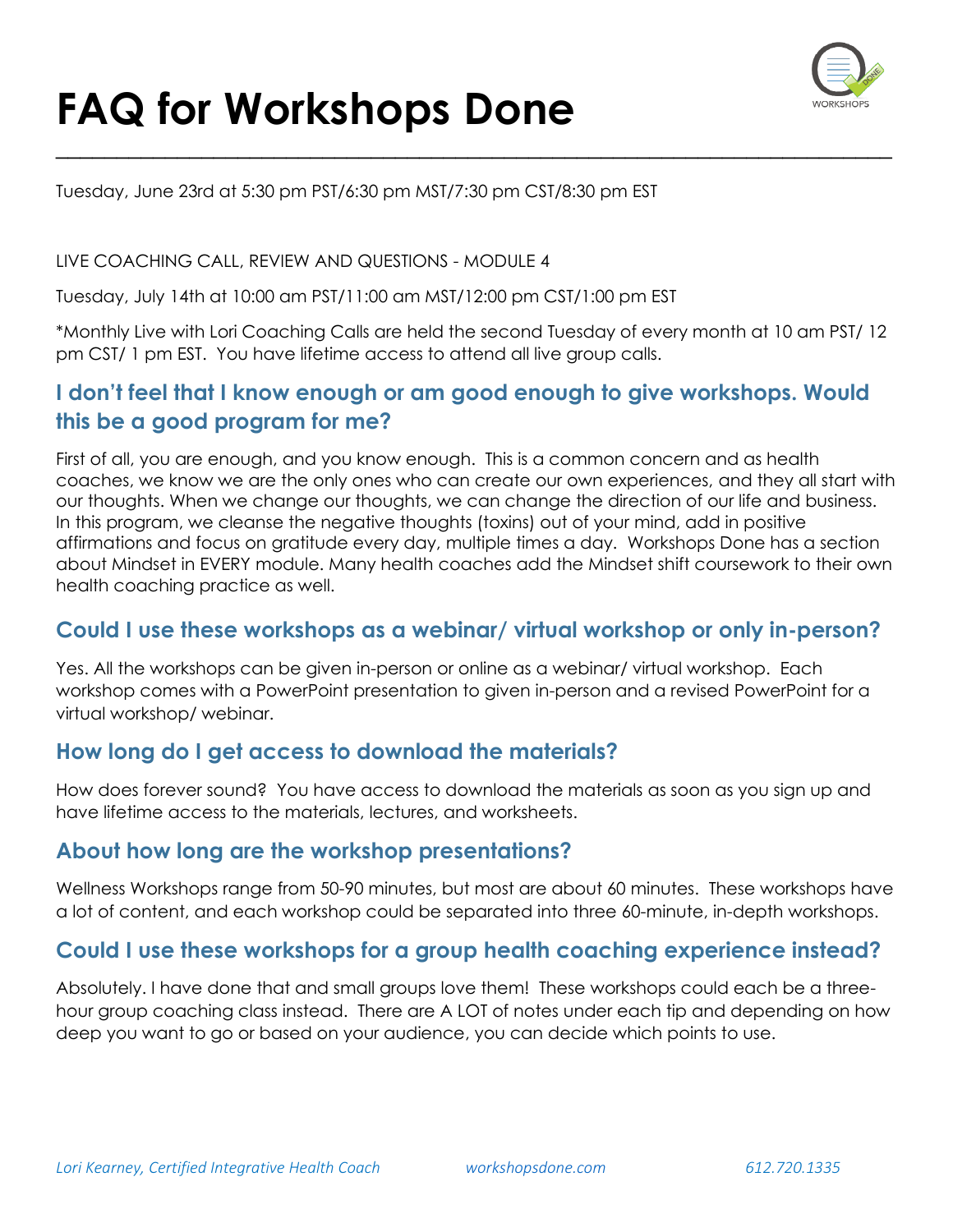

#### **I am nervous about contacting venues and companies to present Wellness Workshops. I don't know what I would say or what I would email them? Would this program work, since I don't think I could actually do this.**

\_\_\_\_\_\_\_\_\_\_\_\_\_\_\_\_\_\_\_\_\_\_\_\_\_\_\_\_\_\_\_\_\_\_\_\_\_\_\_\_\_\_\_\_\_\_\_\_\_\_\_\_\_\_\_\_\_\_\_\_\_\_\_\_\_\_\_\_\_

That is a common concern and not to worry; we will "hold your hand" during this step. Together, we can do it! In the first module, we brainstorm a list of companies and venues to contact. In the second module, we practice a phone script while also creating a beautiful E-Brochure for Wellness Workshops. Once you make the calls and send emails, you will feel confident and comfortable (and you will expand your comfort zone by being uncomfortable for now).

#### **I am an introvert and feel like I am not a strong speaker. I have helped people & do enjoy sharing their success stories with others to give them hope. Is this a good fit for me?**

Yes, and you are an excellent speaker and your future clients are waiting for you! Speaking is not about being a strong speaker but more about the relationship with the audience. People are hungry to be inspired by new ideas for healthy living. They want ideas that move their heart that is emotional, inspirational and also memorable. Stories are a powerful way to get a message across and to connect with your audience. I discuss how to bring your authentic self to your audience.

Tell a story in every Workshop. When you're telling the story, you are connecting with your audience. Different parts of the brain are lighting up as they hear the story and you're persuading them that this is something they can accomplish as well.

#### **I am not very "techy," how hard is it to update the materials? What program are they in?**

All materials are in Microsoft Word or Microsoft PowerPoint. There are links to files to update/edit in Google Sheets and Canva, as well. Those are both optional to use for organization and promotion. All of the documents with Workshops Done can be used as a template and updated with your own logo and re-branded with your name. Step-by-step videos are included as to how to update all files within Workshops Done.

#### **Do I need a degree or certification to be a Wellness Educator?**

Great question! You don't need any special certification to be a wellness instructor, although degrees or accolades certainly don't hurt your credibility. Most health professionals that take the Workshops Done program have a certification in health coaching.